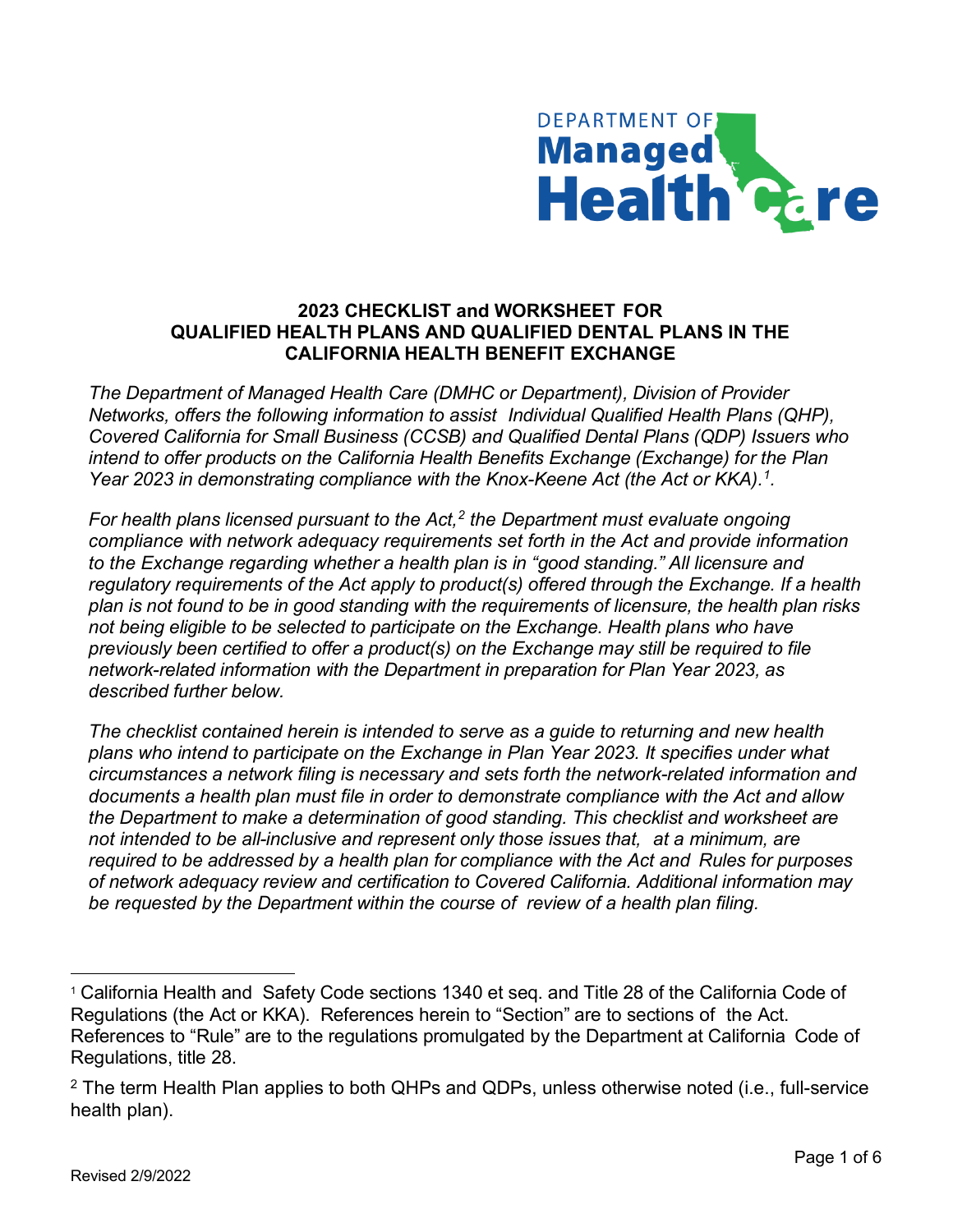## **Filing Timeframes**

**Prior to QHP/QDP certification, or recertification, health plans must have Department approval of necessary network filings. Due dates for network filing submissions are as follows:**

|                                               | <b>Notice of Material</b><br><b>Modification Filings or</b><br><b>New License</b><br><b>Application</b><br>(e.g., New Applicant; New<br>Network, Service Area | <b>Amendment Filings</b><br>(e.g., QHP Recertification,<br><b>Significant Network Change</b><br>Filings) |
|-----------------------------------------------|---------------------------------------------------------------------------------------------------------------------------------------------------------------|----------------------------------------------------------------------------------------------------------|
| <b>All Network Related</b><br><b>Exhibits</b> | No later than March 1                                                                                                                                         | No later than April 1                                                                                    |

To determine whether a health plan must file a Notice of Material Modification or Amendment filing for the purposes of recertification, please follow the instructions set forth in the following sections.

## **Filing Checklist**

- Prepare and submit an Amendment or Material Modification pursuant to Sections 1351 and 1352 to a health plan's license to address network adequacy compliance with the Act, Rules, CA-ACA, and ACA laws and regulations. When submitting your filing in the e-Filing system, use the subject title "**HBEX QHP Network Filing 2023**" or "**HBEX QDP Network Filing 2023,**" as appropriate.
- Health plans are not required to file network exhibits (i.e., Exhibit Is) for the sole purpose of QHP/QDP recertification. However, health plans must submit a complete network when required under the Act (see below), such as when the network has experienced a significant change since the prior year's certification.
- However, if any of the health plan's networks do not require the filing of a Notice of Material Modification/significant network change filing as described below, the health plan should file an affirmation indicating that no such filings are required for that network and indicate the filing number and date of the Department's last review of the network(s) to be used in the proposal, along with the other information noted below as required in the Exhibit E-1, where relevant.

## **General Information**

□ Material Modification Filing or New License Application: Any service area expansions, withdrawals, new networks, or new license applications for the 2023 benefit year must be filed as soon as practicable, but **no later than March 1, 2022.** A network filing proposing a service area expansion, new network, or withdrawal must be submitted as a **separate Notice of Material Modification** to the health plan's license in the e-Filing system. Health plans are strongly encouraged to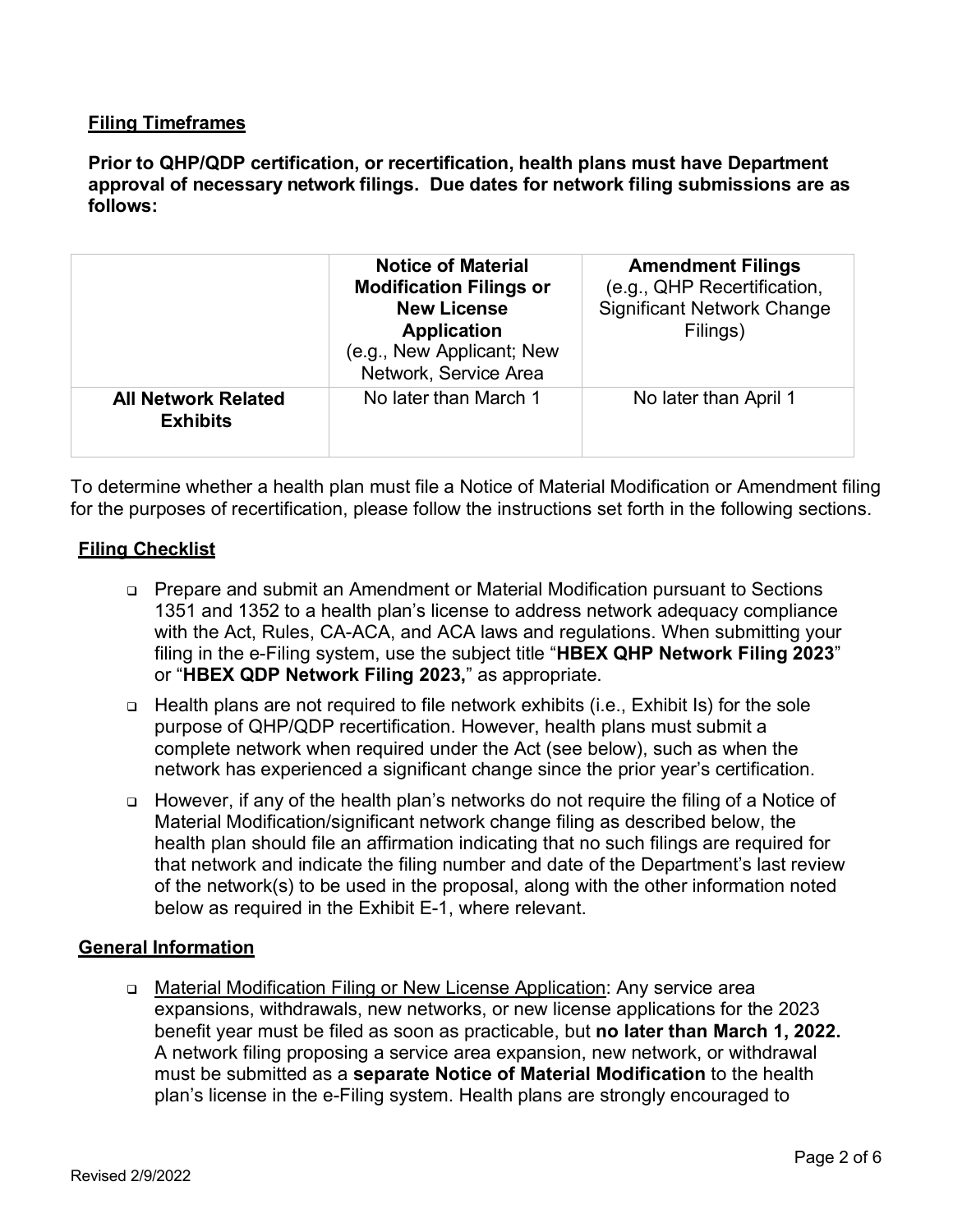contact the Department and schedule a pre-filing conference before submission in the e-Filing system. Please refer to the checklist for New Networks and Service Area Expansions, and/or the checklist for Service Area Withdrawals contained within the [Networks eFiling Instruction Manual-June 2020,](https://wpso.dmhc.ca.gov/secure/efile/docs/doctypes/Networks%20eFiling%20Instruction%20Manual-June%202020.pdf) as well as the Department's templates for filing provider roster information.

All of the aforementioned documents are available in the ["Downloads"](https://wpso.dmhc.ca.gov/secure/efile/download/) section of the e-Filing web portal. Be sure to include the following Exhibits with your filing:

- Provider Network Rosters (Exhibits I-1, I-2, and I-3, utilizing the Department's templates available for download on the e-Filing web portal)
- Description of Service Area, by ZIP Code (Exhibit H-1, utilizing the Department's template available for download on the e-Filing web portal)
- Requests for Alternative Standards of Accessibility (Exhibit I-5-b, utilizing the Department's template available for download on the e-Filing web portal), if applicable
- Enrollment Projections both current (if applicable) and spanning two years beyond implementation (Exhibit I-4, utilizing the Department's template available for download on the e-Filing web portal)
- Any new or amended network Policy and Procedure documents (Exhibits I-5-a, I-6 and/or J-13). Please submit all amended versions of previously approved documents in both "clean" and "redline" versions.
- Amendment Filing: If the health plan has determined that its QHP/QDP network has experienced a 10 percent or greater change in the names included in the health plan's Exhibits I-1, I-2, or I-3, please submit an amendment to the health plan's license in the e-Filing system **no later than April 1, 2022**. Please refer to the checklist for Network Amendment Filings contained within the [Networks eFiling](https://wpso.dmhc.ca.gov/secure/efile/docs/doctypes/Networks%20eFiling%20Instruction%20Manual-June%202020.pdf) [Instruction Manual-June 2020.](https://wpso.dmhc.ca.gov/secure/efile/docs/doctypes/Networks%20eFiling%20Instruction%20Manual-June%202020.pdf) This manual, as well as the Department's templates for filing provider roster information are all available in the "Downloads" section of the e-Filing web portal.
	- A health plan that intends to propose an offering on the Exchange using more than one network will need to submit the appropriate significant change filing for each network that will be proposed in the application to Covered California, following the other rules as laid out below.
- Please note, the health plan must submit a network QHP/QDP filing whether or not the health plan's proposal requires a Notice of Material Modification or significant network change Amendment filing under the Act. In that instance, the health plan should submit an Exhibit E-1 that details the proposed on-Exchange offerings and provides the narrative information required in the Exhibit E-1, as discussed below. This includes an affirmation that the health plan has not experienced a 10% change in the number of named providers on any of its network exhibits.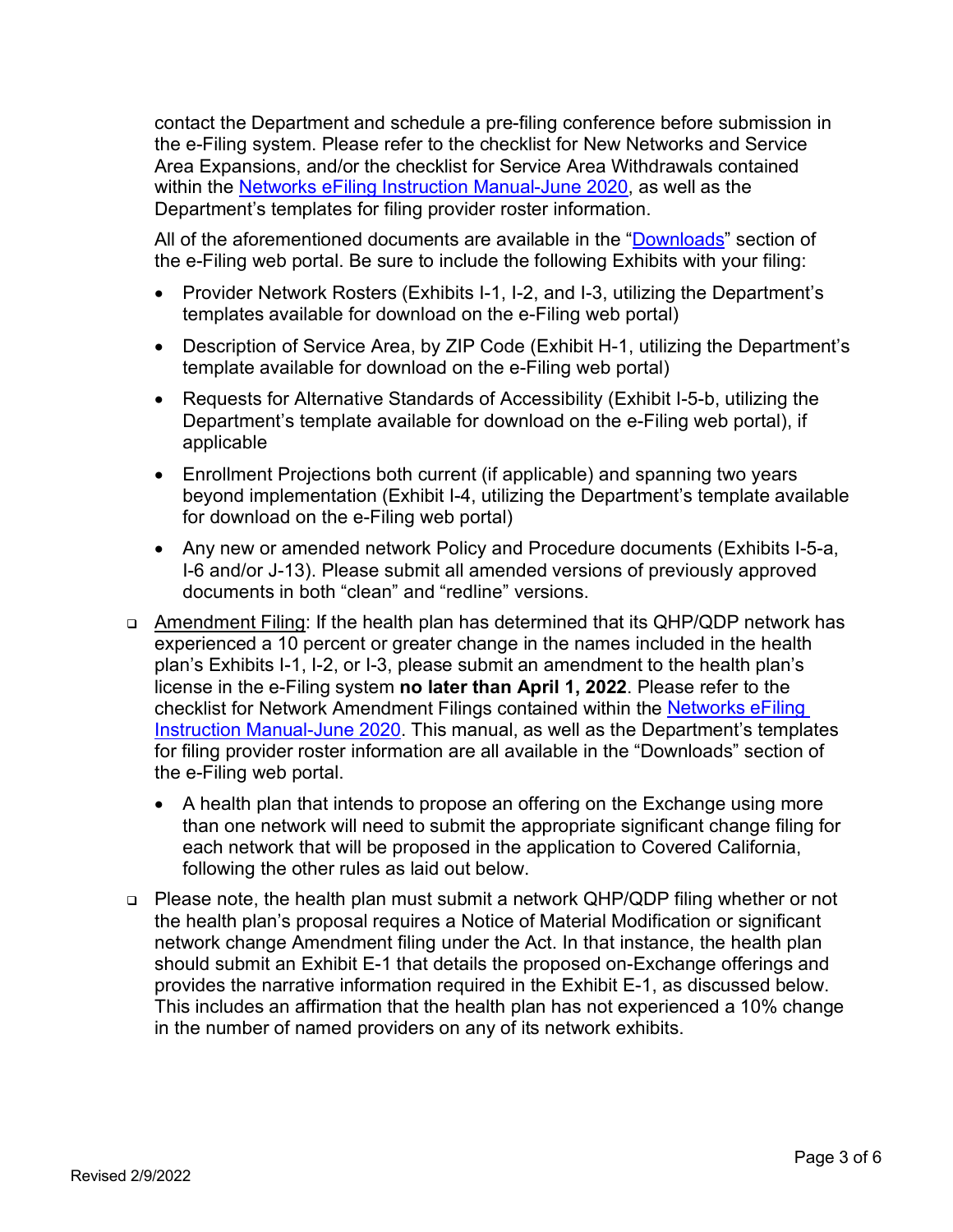# **Narrative: Exhibit E-1**

#### **At a minimum, the health plan must provide the following information in its Exhibit E-1:**

- Whether the health plan's application with the Exchange is for Individual and/or Small Group contracts and identify the region(s) the health plan intends to serve.
- $\Box$  A description of the provider network(s) to be used to provide health care services to enrollees in the health plan's proposed QHP/QDP, including:

(1) The name of network and Department-issued Network ID (if applicable) for each network;

(2) The e-Filing number associated with the most recent time the network was filed and reviewed;

(3) A brief overview of any changes to the health plan's networks previously approved for use on the Exchange;

(4) For previously approved networks, an affirmation of whether any of the Exhibits I-1, I-2, or I-3 have experienced a 10 percent or greater change in provider names since the most recent time the network was filed and reviewed. For this purpose, it is not sufficient to reference the filing made pursuant to Annual Network Review; and,

(5) Information regarding the product types (i.e., large group, small group, and/or individual) for which the previously approved network was reviewed and approved.

 If the health plan acquires some or all of its network providers through a plan-toplan arrangement, either with a specialized or full-service health plan, list the subcontracting health plans, as well as the filing number for the subcontracting health plans' mirrored network filing, if applicable.

#### **Provider Network: Exhibits H and I**

- Health plans are not required to file network exhibits (Exhibits H and I) for the sole purpose of QHP/QDP recertification. Health plans must submit a complete network when required under the Act, as follows: $3$ 
	- New License Application: The health plan is applying for a new license to operate as a health care service plan under the Act. (*See* Section 1351, Rule 1300.51.) Network exhibits must be filed with the Department as part of the application for licensure. (*See* Rule 1300.51.)
	- Service Area Change or New Network: If the health plan is expanding its existing, approved network into a new service area, proposing a different provider network for use in an existing service area, or withdrawing from a service area. (*See* Section 1351; Rule 1300.52.4, subd. (d).) In these scenarios, the relevant network exhibits must be filed with the Department as a Notice of Material Modification. (*See* Rule 1300.52.4, subd. (d).)

<span id="page-3-0"></span><sup>&</sup>lt;sup>3</sup> The Networks eFiling Instruction Manual-June 2020, available via the e-Filing web portal, should be reviewed prior to preparing the health plan's submission.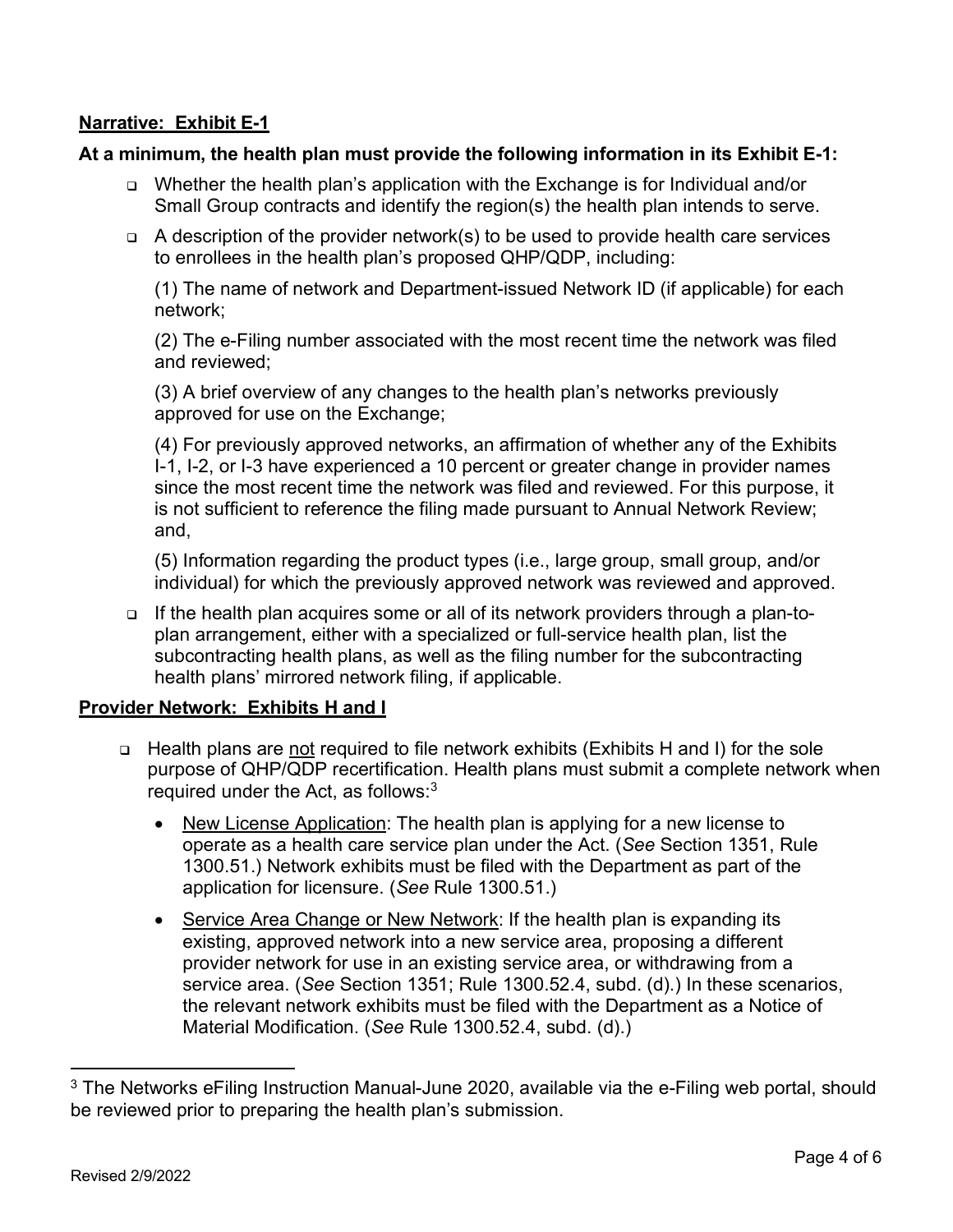• Significant Change to Approved Network: If the health plan has experienced a 10 percent or greater change in the names of providers listed on the Exhibits I-1, I-2, or I-3 previously reviewed by the Department. (*See* Section 1367.27, subd. (r); Rule 1300.52, subd. (f).) Network exhibits may be filed with the Department as an Amendment to the health plan's license. (*See* Rule 1300.52, subd. (f).)

# **Other Information to Include (As Relevant)**

- Significant Enrollment Changes: If the health plan experienced greater enrollment in 2022 than was projected in the prior year's QHP/QDP filing, or if the health plan projects a significant increase in enrollment in 2022 beyond what was previously projected for 2023, submit the following:
	- Enrollment Projections (current and projected over two years) (Exhibit I-4, utilizing the Department's template available for download on the e-Filing web portal)
- New or Revised Plan-to-Plan Arrangement: If the full-service health plan intends to enter into a new Plan-to-Plan contract with a KKA licensed health plan, or change the health plan with which it currently has a plan-to-plan contract to another KKA licensed health plan, to provide some or all of its network providers, the Department will require information from both the QHP/QDP and the KKA licensed subcontracting health plan as follows:<sup>4</sup>
	- The QHP/QDP must file:
		- A statement within the Exhibit E-1 identifying the portion of the service area in which the QHP/QDP intends to utilize the subcontracting health plan's network and affirmation that the subcontracting health plan has been approved to operate a network in that portion of the service area. For this purpose, it is not sufficient to reference filings made pursuant to Annual Network Review.
		- In some cases, Exhibits I-1, I-2, and/or I-3, as applicable, and Exhibit H-1. These need only be filed if the change in subcontracting arrangement will result in a 10 percent or greater change to the QHP/QDP's network exhibits, as described in Rule 1300.52, subdivision (f) and Section 1367.27, subdivision (r). (The Department Checklist for Network Amendment Filings and templates for these exhibits are available for download on the e-Filing web portal).
	- The subcontracting health plan must file (in a separate filing):
		- Current and projected enrollment of the subcontracting plan's network, including all enrollment the subcontracting plan is projected to receive from the QHP/QDP (Exhibit I-4). Such information must be sufficient to demonstrate that the subcontracting plan has the capacity to take on the enrollment from

<span id="page-4-0"></span><sup>&</sup>lt;sup>4</sup> "Subcontracting health plan" refers to a specialized plan providing embedded essential health benefits or any other health plan contracted with the QHP or QDP to contribute providers to the network and arrange services for the QHP/QDP's enrollees.